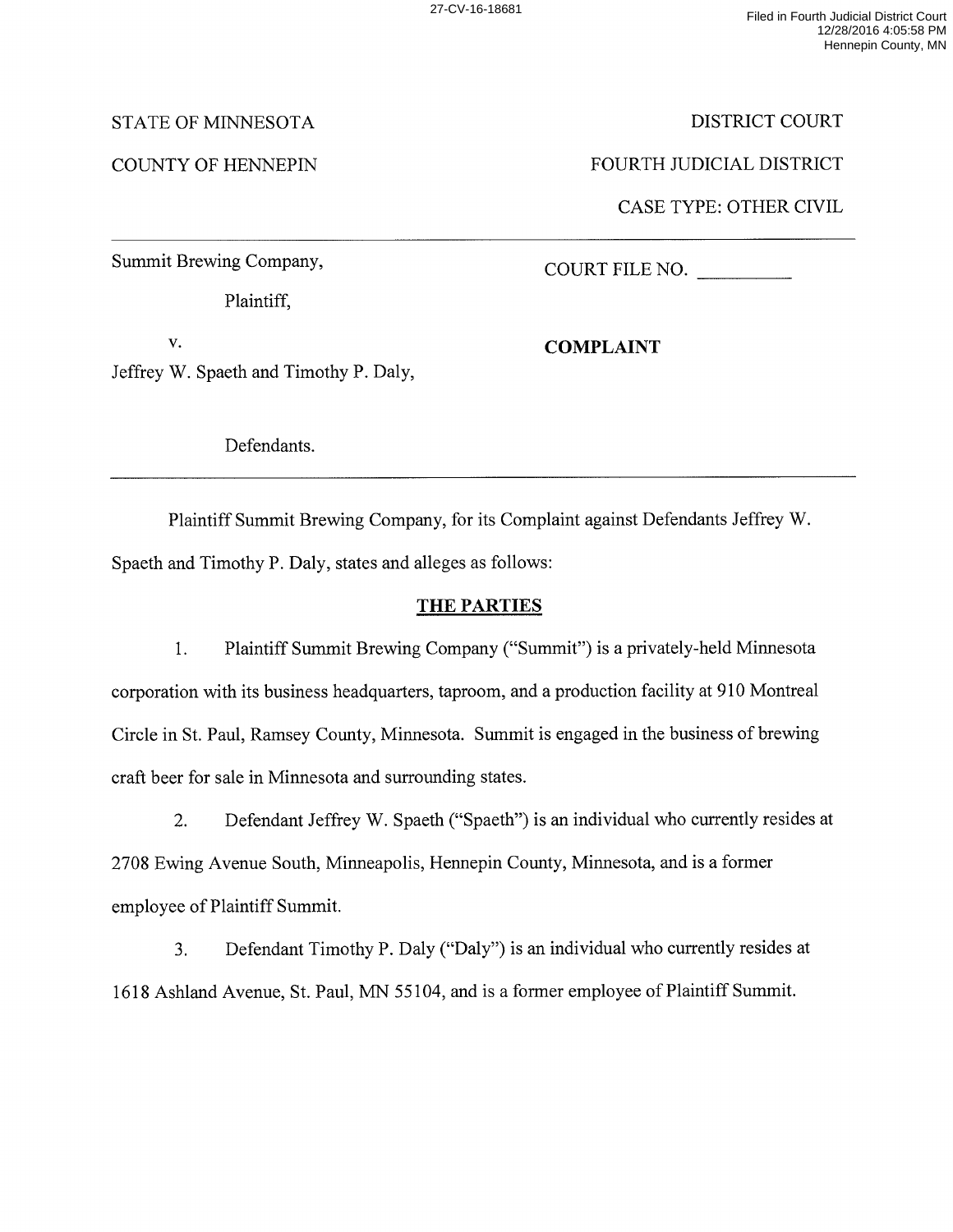#### **JURISDICTION AND VENUE**

4. Defendant Spaeth is subject to jurisdiction in Minnesota because he transacts business in Minnesota and resides in Minnesota.

5. Defendant Daly is subject to jurisdiction in Minnesota because he resides in Minnesota.

6. Venue is proper in this County pursuant to Minn. Stat. § 542.09 because Defendant Spaeth resides in this County and the causes of action alleged herein arose in part in this County.

## **FACTUAL BACKGROUND**

7. Plaintiff Summit was founded in the mid-1980s by Chief Executive Officer ("CEO"), Mark Stutrud ("Stutrud"). At the time of its founding, Summit was one of fewer than twenty craft breweries across the country, and one of the only craft breweries in the Midwest.

8. Since that time, the craft brewing industry in Minnesota has experienced explosive growth and become increasingly competitive.

9. Summit has invested significant time, money, and resources developing: brand identity; sales and marketing plans, tools, strategies, and programs; pricing and distribution plans, tools, strategies, and programs; production goals; growth strategies; distributor relationship information; and management systems and techniques, all of which derive value from being not generally known to or readily ascertainable by Summit's industry competitors.

10. Defendant Spaeth was one of Summit's first employees, having been hired by Summit in 1986. Spaeth was employed by Summit through March 25, 2016.

11. Spaeth worked in sales and marketing throughout his employment with Summit. Most recently Spaeth served as Summit's Vice President of Sales with responsibility for

-2-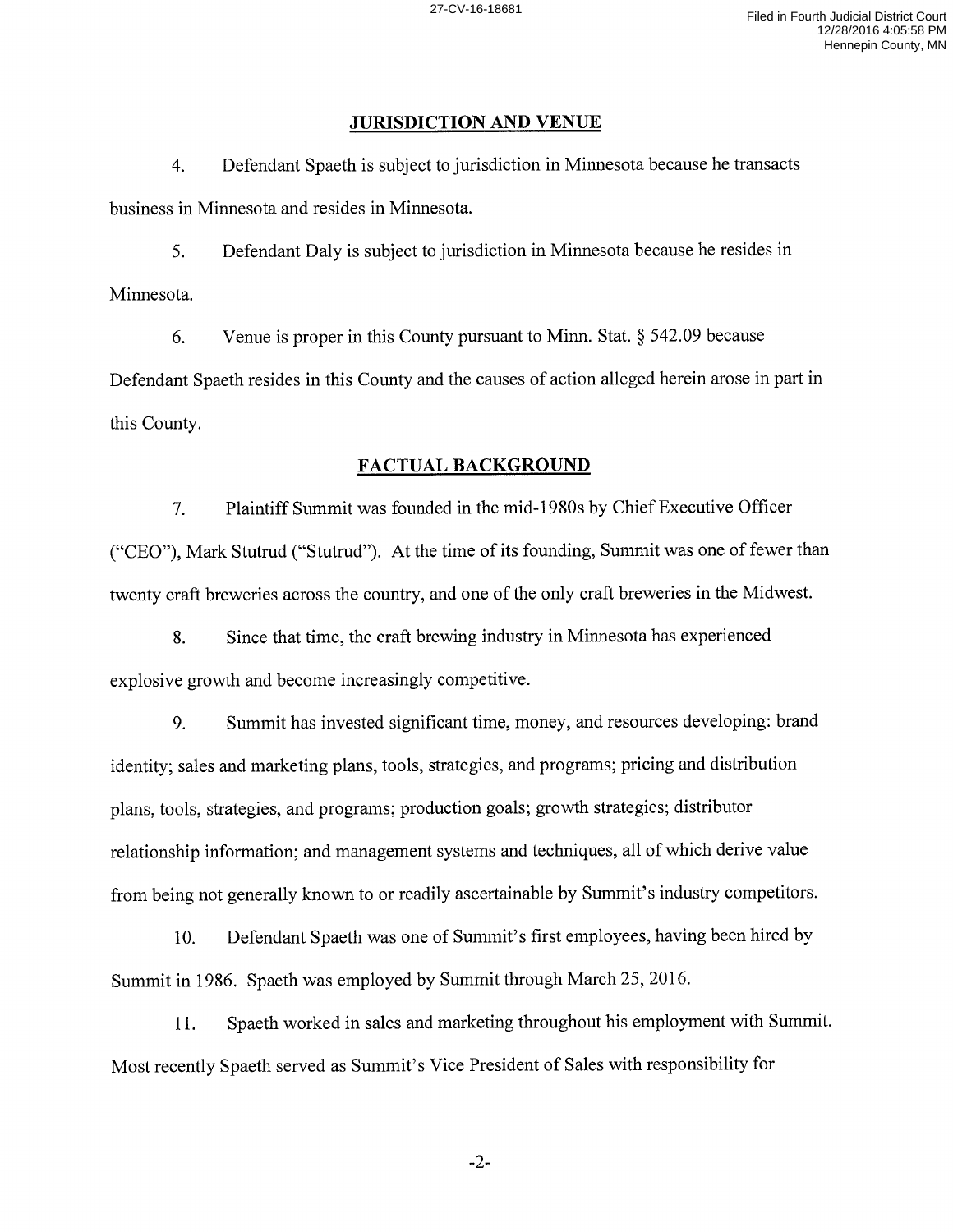defining and executing sales goals; developing strategic sales plans and marketing initiatives to increase sales growth, territory strength, customer satisfaction, brand loyalty and overall market share; and managing and developing wholesaler and distributor relationships.

12. Spaeth was eligible to participate in Summit's Employee Stock Purchase Plan and currently owns 79,688 shares, or approximately 2.5%, of Summit's Common Stock, which is closely held and not available for sale on the open market.

13. Both of Spaeth's positions with Summit, including his employment and shareholder status, provided him with access to considerable confidential information of Summit, including but not limited to sales and marketing plans, tools, strategies, and programs; pricing and distribution plans, tools, strategies, and programs; production goals; growth strategies; distributor relationship information; and management systems and techniques.

14. At all times during Spaeth's employment with Summit, Summit regarded the information noted above in Paragraph 13 as its trade secret or otherwise confidential information.

15. At all times during his employment with Summit, Spaeth was on clear notice of the information that Summit considered trade secret or otherwise confidential.

16. Summit maintains a confidentiality policy in its Employee Handbook, which is distributed to every employee from time to time throughout employment, putting employees on notice of their duty of confidentiality. The policy provides, in part, that Summit:

> has developed certain unique information, products, processes, and procedures, which are important parts of our business. These trade secrets and confidential business and financial information are the property of Summit. You may develop, be provided with, or have access to such confidential or trade secret information during the course of your employment. You are expected to maintain the confidentiality of such information during your employment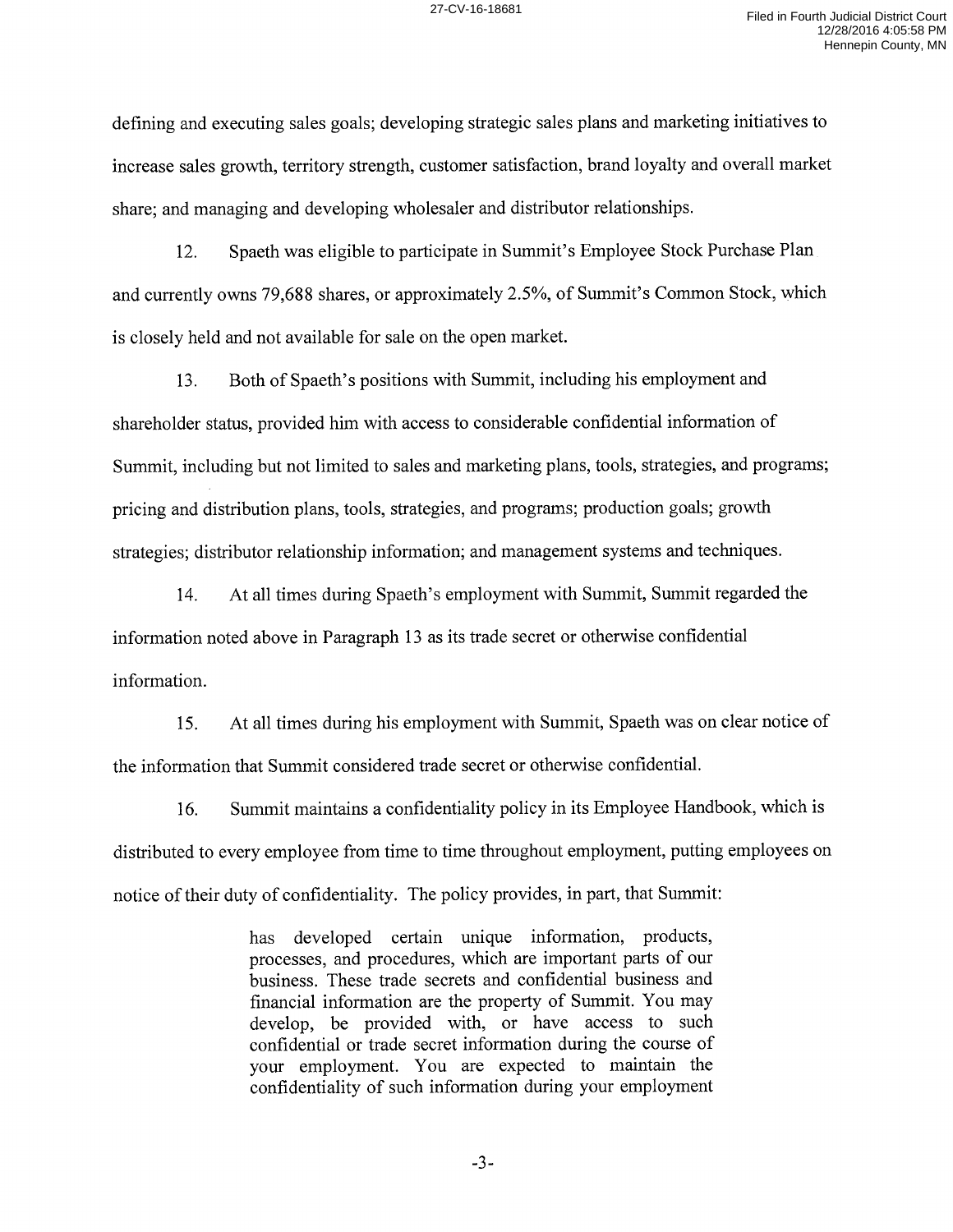and after your employment ends. In fact, you are specifically prohibited from disclosing such information to anyone. You are also prohibited from using it for your own purposes.

17. Defendants Daly and Spaeth each received the Employee Handbook containing

the confidentiality policy during their respective periods of employment with Summit.

18. In addition, in connection with his separation from employment with Summit on

March 25, 2016, Summit offered Spaeth a generous severance in exchange for specified terms

set forth in a Confidential Separation Agreement and Release (the "Severance Agreement").

19. In exchange for a substantial severance payment, in the Severance Agreement

Spaeth agreed, among other things, not to divulge, furnish or make accessible to anyone or use in any way, any confidential or secret knowledge or information of Summit that he acquired or became acquainted with during his employment with the Company.

20. The Severance Agreement defines confidential information to include:

trade secrets; methods of research and testing, manufacturing processes, management systems and techniques, sales and marketing information, financial information, confidential or secret designs, recipes, formulae, processes, software, plans, devices or material, whether patented or patentable, directly or indirectly useful in any aspect of the business of the Company; any confidential or secret product development work of [Summit]; or any other confidential or secret aspects of the business of [Summit].

21. In mid-May, 2016, Stutrud, Summit's CEO, became aware that Spaeth had entered into an independent consulting agreement with Summit's direct competitor. The details of the arrangement were not made known to Stutrud.

22. Defendant Daly was hired by Summit in January, 2000, as a Sales Market

Manager, and reported directly to Spaeth during most of his employment with Summit.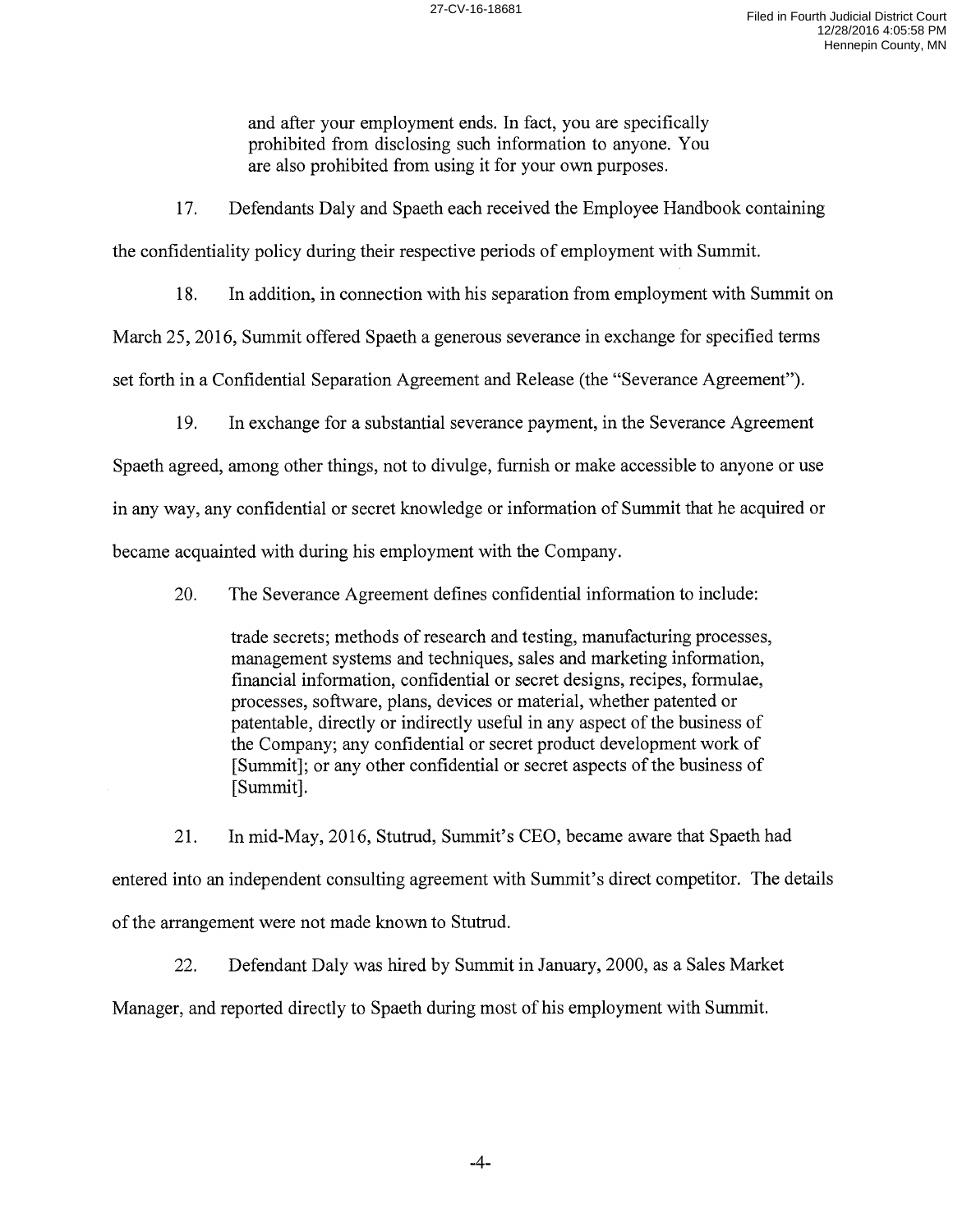23. Until his employment with Summit ended in late August 2016, Daly was responsible for sales of Summit beer in a territory encompassing northern Minnesota, parts of northwestern Wisconsin, and parts of the Twin Cities metropolitan area.

24. Daly's position as a Sales Market Manager provided him with access to considerable confidential information of Summit, including but not limited to sales and marketing plans, tools, strategies, and programs; pricing and distribution plans, tools, strategies, and programs; distributor relationship information; and management systems and techniques.

25. At all times during Daly's employment with Summit, Summit regarded the information noted above in Paragraph 24 as its trade secret or otherwise confidential information.

26. At all times during his employment with Summit, Daly was on clear notice of the information that Summit considered trade secret or otherwise confidential.

27. In August 2016, Stutrud became aware that certain confidential and trade secret information of Summit had been disclosed to Summit's direct competitor without Summit's consent.

28. The direct competitor to whom Summit's confidential and trade secret information had been disclosed was the competitor that had retained Spaeth as a consultant.

29. During his employment with Summit, on or about August 17, 2016, Daly participated in providing Summit's confidential and trade secret information to Summit's direct competitor by, among other things, emailing such information to Defendant Spaeth. Upon information and belief, Daly participated in such disclosures by various means at other times during his employment with Summit. All such participation constitutes improper disclosure of various trade secret and confidential information belonging to Summit.

-5-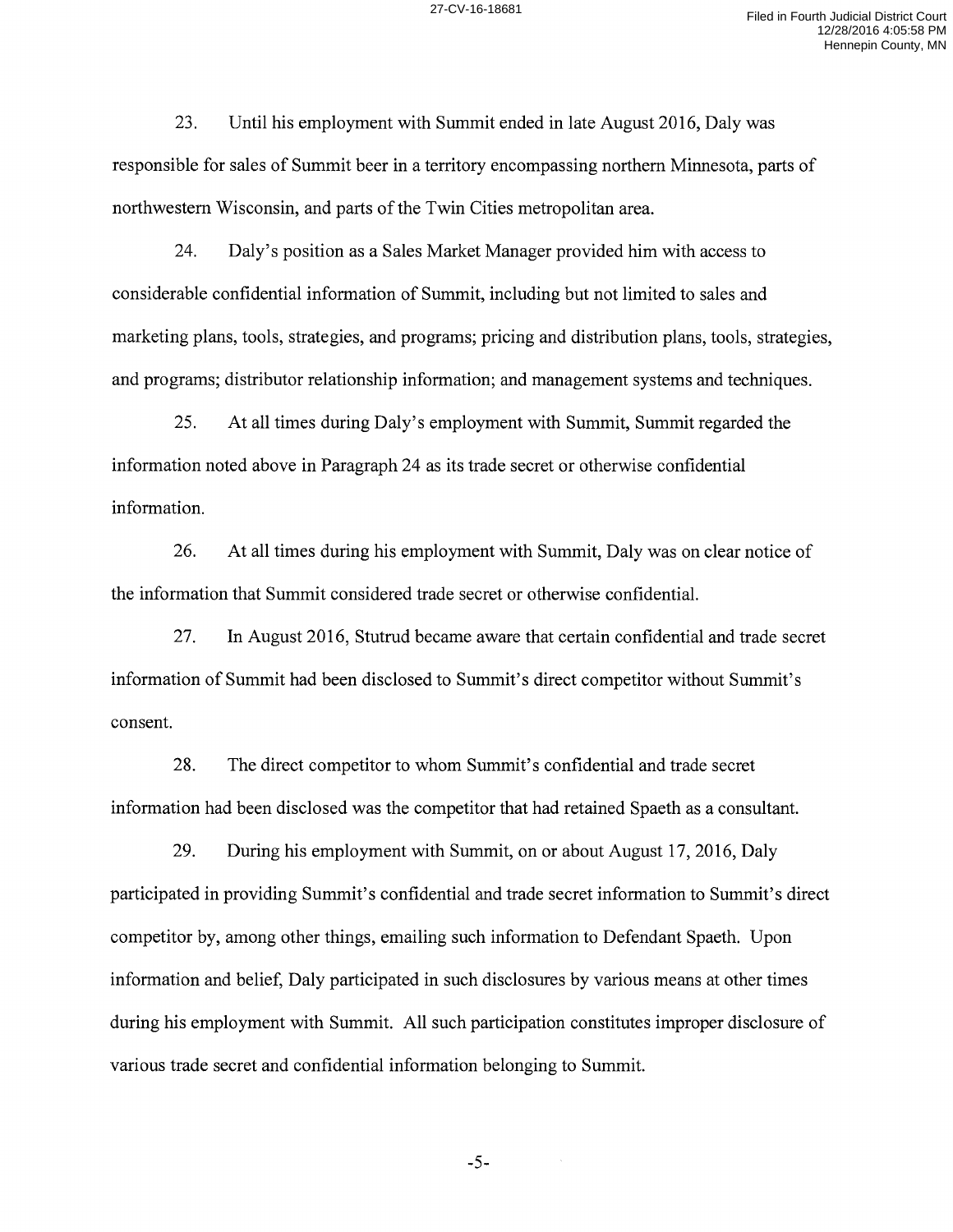30. Upon information and belief, Daly, while he was still employed by Summit and Spaeth was engaged as a consultant to Summit's direct competitor, improperly disclosed to Spaeth certain confidential and trade secret information of Summit so that Spaeth could, in tum, pass such trade secret and confidential information to high-level executives within Summit's direct competitor.

31. Upon information and belief, Spaeth did provide the confidential and trade secret information of Summit he received from Daly to high-level executives within Summit's direct competitor. In so doing Spaeth intentionally and effectively provided Summit's direct competitor with an unfair competitive advantage.

32. Upon information and belief, Spaeth has, throughout his consulting engagement with Summit's direct competitor, improperly used and/or disclosed to or on behalf of that competitor various trade secret and confidential information belonging to Summit that Spaeth learned or became aware of during the term of his employment with Summit. In so doing Spaeth intentionally and effectively provided Summit's direct competitor with an unfair competitive advantage and realized personal benefit.

#### **COUNTI MISAPPROPRIATION OF TRADE SECRETS AND CONFIDENTIAL INFORMATION (By Both Defendants)**

33. Plaintiff hereby realleges and reasserts the allegations contained in the previous paragraphs 1 through 32 of the Complaint as if expressly restated herein.

34. As described in further detail above, Summit has invested significant time, money and other resources in developing its proprietary confidential information, including its sales and marketing plans, tools, strategies, and programs; pricing and distribution plans, tools,

-6-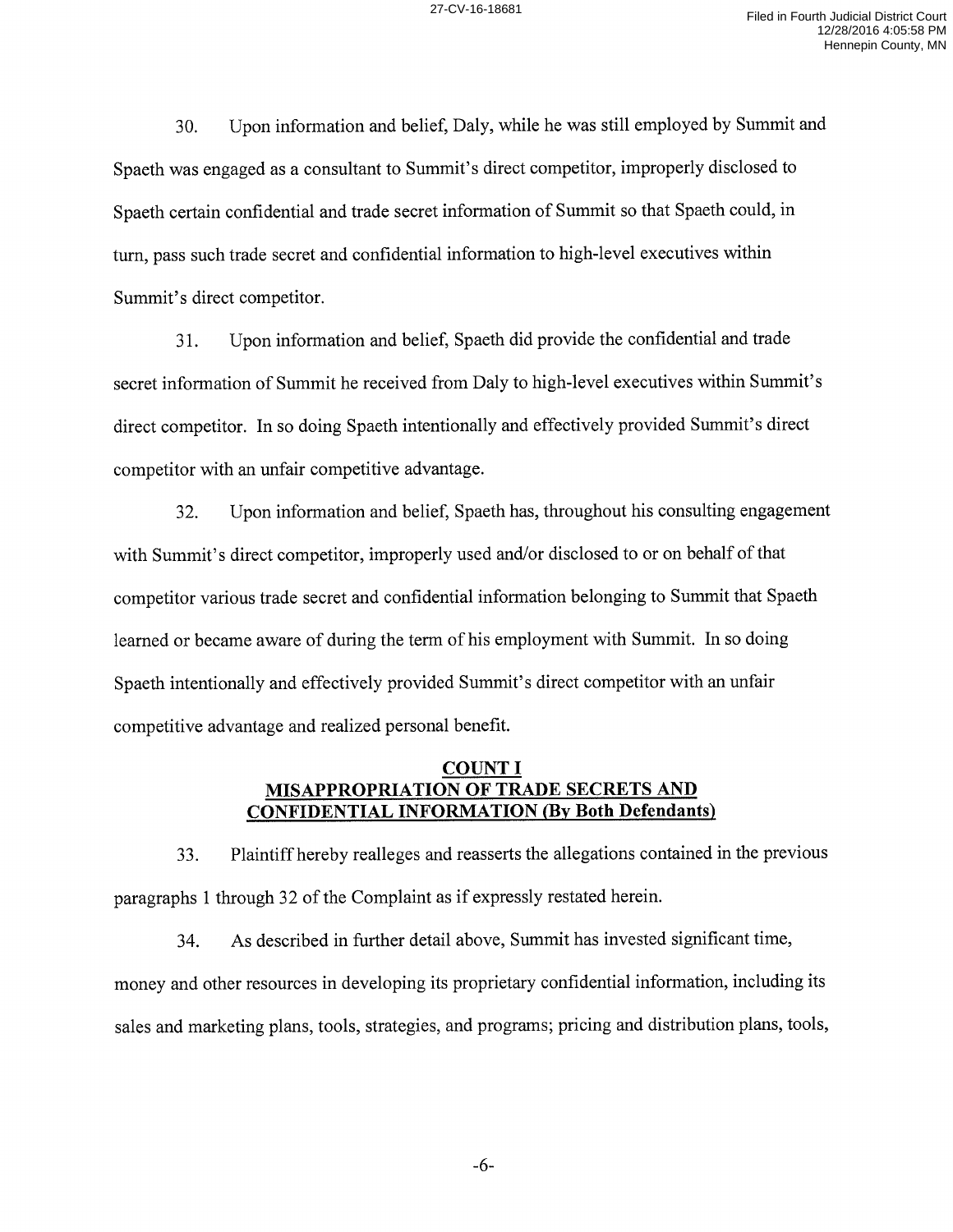strategies, and programs; production goals; growth strategies; distributor relationship information; and management systems and techniques.

35. The proprietary confidential information noted above in Paragraph 34 and Summit's other confidential business and trade secret information provides significant economic value to Summit from not being generally known to, or readily ascertainable by proper means, by Summit's competitors.

36. Summit has taken reasonable efforts to maintain the secrecy of its confidential, proprietary and trade secret information.

37. Upon information and belief, Defendants have used, taken, and/or disclosed confidential and trade secret business information of Summit for purposes other than Summit's sole benefit, including but not limited to the disclosure to and/or use for the benefit of Summit's direct competitor and for their own individual benefit.

38. The unlawful and improper actions of Defendants, as described above, including but not limited to Spaeth's use and disclosure of Summit's confidential business and trade secret information and Daly's August 17, 2016, disclosure of such information, constitute misappropriation of Summit's confidential business and trade secret information, in violation of Minnesota's Uniform Trade Secrets Act, Minn. Stat. § 325C.01, et seq.

39. As a result of the unlawful and improper actions of Defendants, as described above, Defendants have also been unjustly enriched.

40. Pursuant to Minnesota's Uniform Trade Secrets Act, Minn. Stat. § 325C.01, et seq., and Minnesota common law pertaining to protectable confidential information, Summit is entitled to recover damages in an amount to be determined at trial, including damages for both

-7-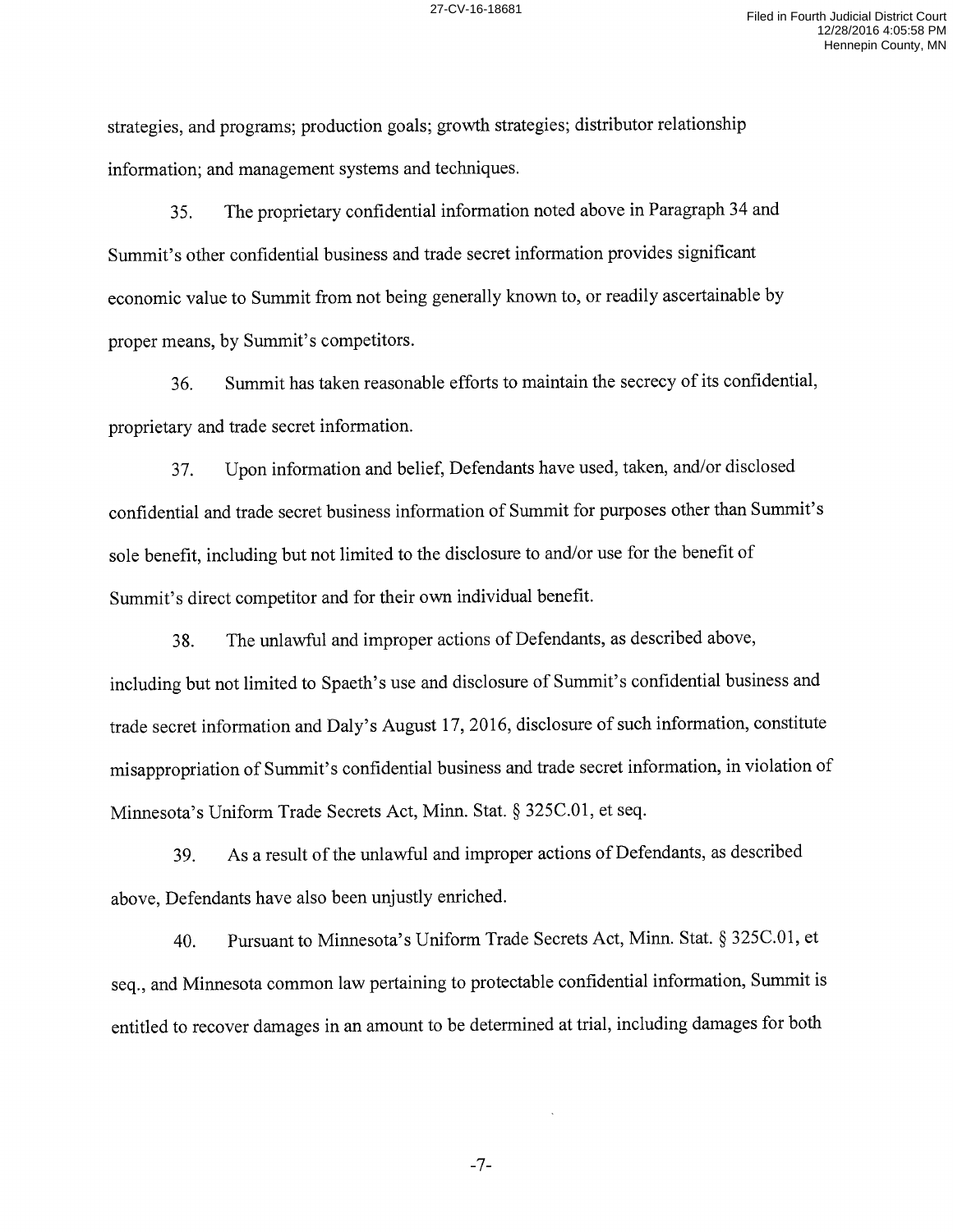business losses suffered by Summit and reflecting Defendants' unjust enrichment and improper gains.

41. Summit is also entitled to recover damages from Spaeth for his breach of contract, in an amount to be determined at trial, including damages for both business losses suffered by Summit and reflecting Spaeth's unjust enrichment and improper gains.

42. Summit is further entitled to injunctive relief against Defendants to prevent future misappropriation, and to an award against Defendants of Summit's reasonable attorneys' fees, and exemplary damages, all pursuant to Minn. Stat.§§ 325C.02 and 325C.04.

#### **COUNT II BREACH OF CONTRACT** *(By* **Defendant Spaeth)**

43. Plaintiff hereby realleges and reasserts the allegations contained in the previous paragraphs 1 through 42 of the Complaint as if expressly restated herein.

44. Defendant Spaeth, as described above, entered into a consulting arrangement with Summit's direct competitor.

45. Upon information and belief, Spaeth has used, taken, and/or disclosed confidential, sensitive, and proprietary business information that he learned or became aware of during his employment with Summit for purposes other than Summit's sole benefit, including for Spaeth's own personal gain and for the benefit of Summit's direct competitor.

46. Defendant Spaeth has, accordingly, breached his Severance Agreement with Summit.

47. Plaintiff is, therefore, entitled to injunctive relief against Spaeth prohibiting him, either directly or indirectly, from using, taking, and/or disclosing any confidential, sensitive, and proprietary business information of Summit for any purpose other than Summit's sole benefit.

-8-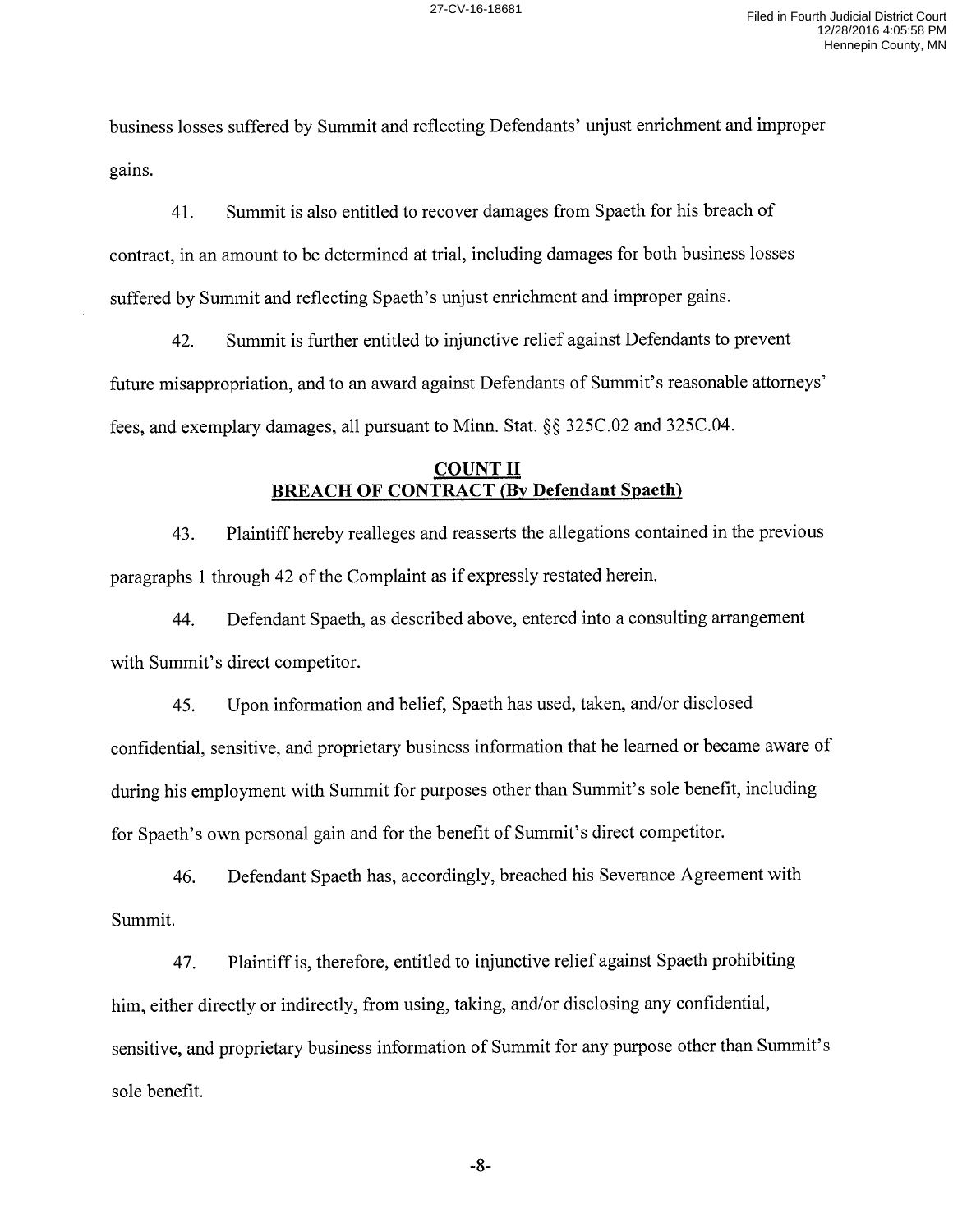48. Plaintiff is also, therefore, entitled to recover the gross amount of its severance payment to Spaeth under the Severance Agreement, which was paid to Spaeth, in part, as consideration for securing Spaeth's cooperation and compliance with the terms of the Severance Agreement.

49. Plaintiff has also been damaged, and will be further damaged, by the breach of contract by Defendant Spaeth; Spaeth is thus also liable to Plaintiff for the damages caused by those breaches, in an amount in excess of \$50,000 to be proven at trial, including consequential damages.

### **COUNT III BREACH OF DUTY OF LOYALTY (By Defendant Daly)**

50. Plaintiff hereby realleges and reasserts the allegations contained in the previous paragraphs 1 through 49 of the Complaint as if expressly restated herein.

51. Defendant Daly, during the period when he was employed with Summit, owed a duty of loyalty to Summit, requiring him to act in the best interests of Summit.

52. Defendant Daly, by and through the actions described above, including but not limited to his contact and communications with Defendant Spaeth occurring prior to the end of Daly's employment with Plaintiff, breached his duty of loyalty owed to Summit.

53. Plaintiff has been damaged, and will be further damaged, by the breach of duty of loyalty by Defendant Daly and said Defendant is thus liable to Plaintiff for the damages caused by his breach, in an amount in excess of \$50,000 to be proven at trial, including consequential damages.

#### **REQUEST FOR RELIEF**

**WHEREFORE,** Plaintiff Summit requests that the Court grant the following relief:

-9-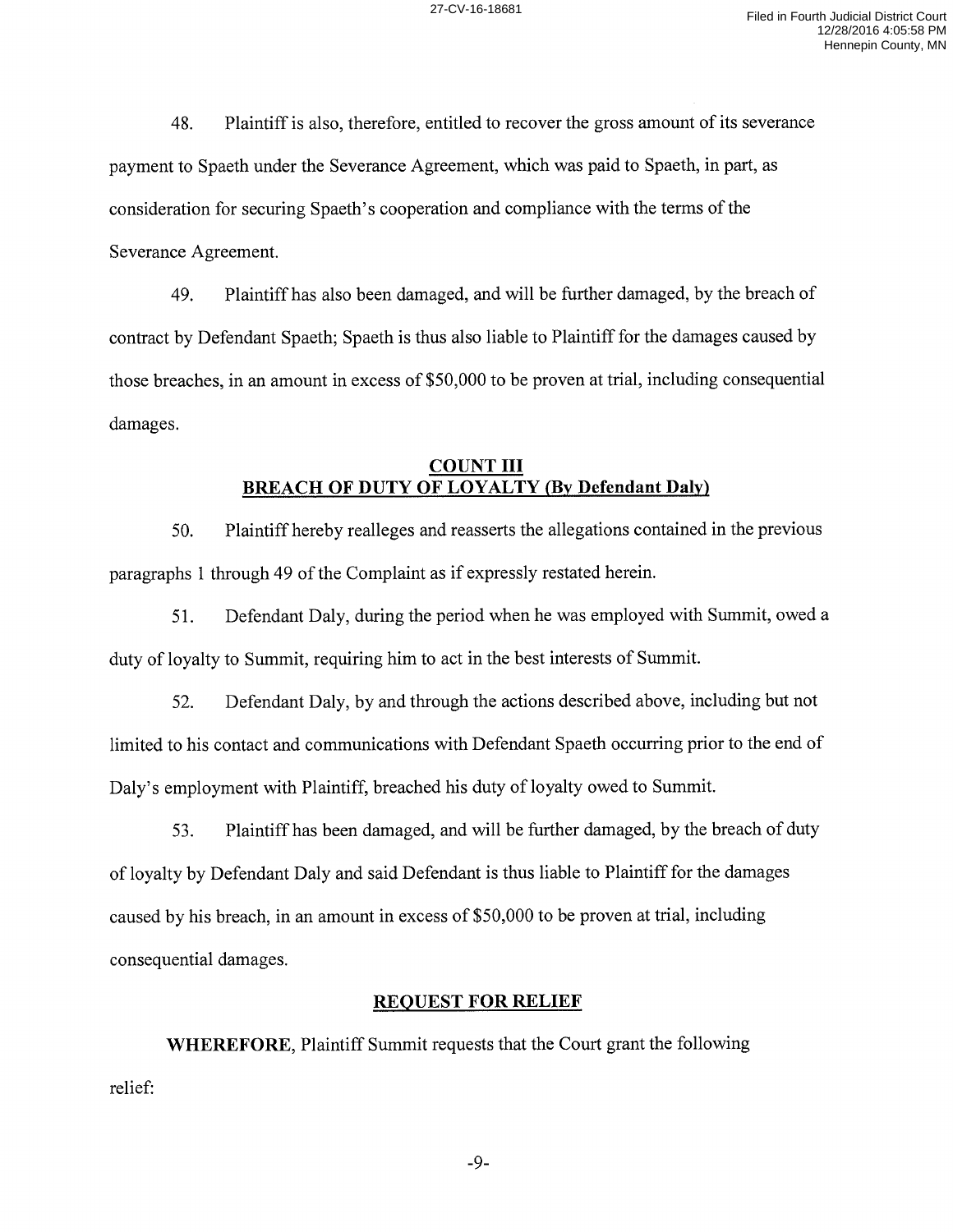1. Granting judgment to Summit and against Defendants based upon the claims set forth above.

2. Granting Summit temporary and permanent injunctive relief against Defendants.

3. Awarding Summit compensatory damages against Defendants based upon the claims set forth above, in amounts in excess of \$50,000 per Defendant, including damage to Plaintiff's business, and disgorgement by Defendants of all amounts unjustly received by them, all in amounts to be proven at trial.

4. Awarding Summit exemplary damages, pursuant to Minn. Stat. §§ 325C.03, against Defendants.

5. Awarding Summit additional damages against Defendants in the form of forfeiture of compensation and revenues previously paid to them by Summit in periods during which they breached their respective duties to Summit, including forfeiture of the severance payment to Spaeth made under the Severance Agreement and specifically including damages against Daly in the form of forfeiture of compensation paid by Summit to Daly while an employee.

6. Granting Summit an award of its attorneys' fees incurred in this action as to and against Defendants, pursuant to Minn. Stat.§§ 325C.04.

7. Granting Summit an award of its costs and disbursements incurred in this matter.

8. Granting Summit such other and further relief as the Court deems just and equitable.

-10-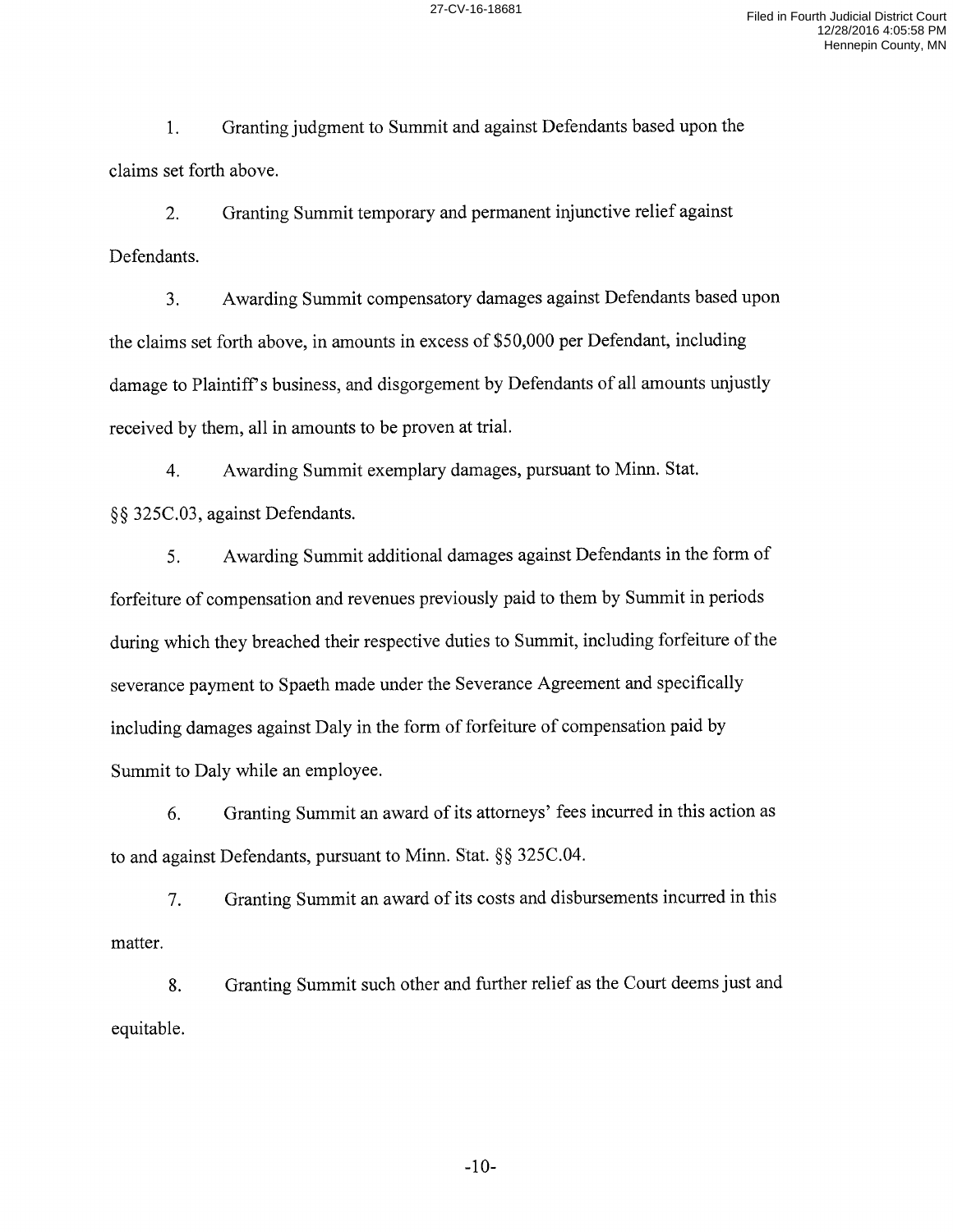Dated: September  $\overline{\mathcal{L}}$ , 2016

GRAY, PLANT, MOOTY, **MOOTY & BENNETT, B.A** R

Mark Mathison (#028709X) 500 IDS Center 80 South Eighth Street Minneapolis, Minnesota 55402 Telephone: (612) 632-3000

## **ATTORNEYS FOR PLAINTIFF SUMMIT BREWING COMPANY**